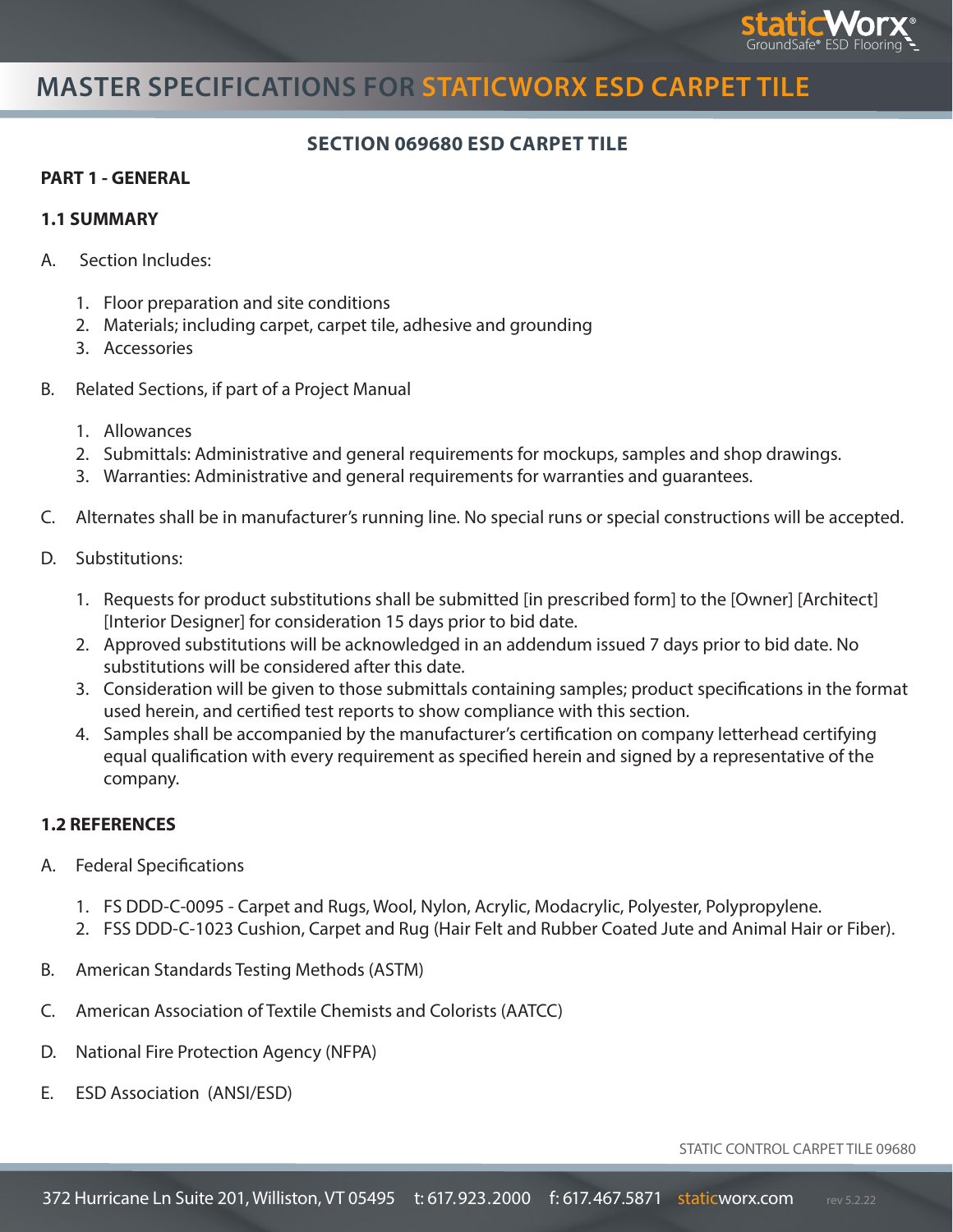

## **1.3 ACTION SUBMITTALS**

- A. Submittals shall be made in compliance with the project manual
- B. Product Data: For each type of product.
	- 1. Show compliance to required static control standard, safety codes, and traffic ratings for the intended application.
	- 2. Manufacturer's installation instructions.
- C. Shop Drawings:
	- 1. Show layout of seams, edges and other conditions where joined or butted to adjacent materials.
	- 2. Indicate method of joining seams and direction of carpet.
	- 3. Indicate grounding schematics.
- D. Samples
	- 1. Minimum, 12" x 18" (300cm x 457cm) samples of proposed carpet.
	- 2. Minimum 12" (300cm) sample of each type of exposed edge strip or accessory items.
	- 3. Samples shall be of material proposed for use.
	- 4. Sample should be example of the electrical properties.
- E. Maintenance Instructions
	- 1. Include maintenance procedures, recommended maintenance materials, and suggested schedule for cleaning.
	- 2. List materials, substances, and other items which will affect finishes and performance.

### **1.4 QUALITY ASSURANCE**

- A. Carpet manufacturer shall have been manufacturing commercial and/or contract carpet tile continuously for a period of 10 years.
- B. Qualifications of Installers: All work shall be done by installation firms specializing in commercial carpet installation. It is recommended that, whenever possible, the firm shall be a member of the Floor Covering Installation Contractors Association (FCICA) or certified by the Floor Covering Installation Board (FCIB).
- C. Carpet manufacturer shall certify by register and roll numbers or M.O.# that carpet shipped for this project complies with all requirements of this Section subject to normal manufacturing tolerances.

### **1.5 DELIVERY, STORAGE, AND HANDLING**

- A. Carpeting shall be delivered to the job site in original mill wrapping with each roll or tile box having its register number properly attached, clearly marked as to size, dye lot, and materials.
- B. Material shall be stored in an enclosed and dry area protected from damage and soiling.
- C. Coordinate location or storage area within building with the General Contractor.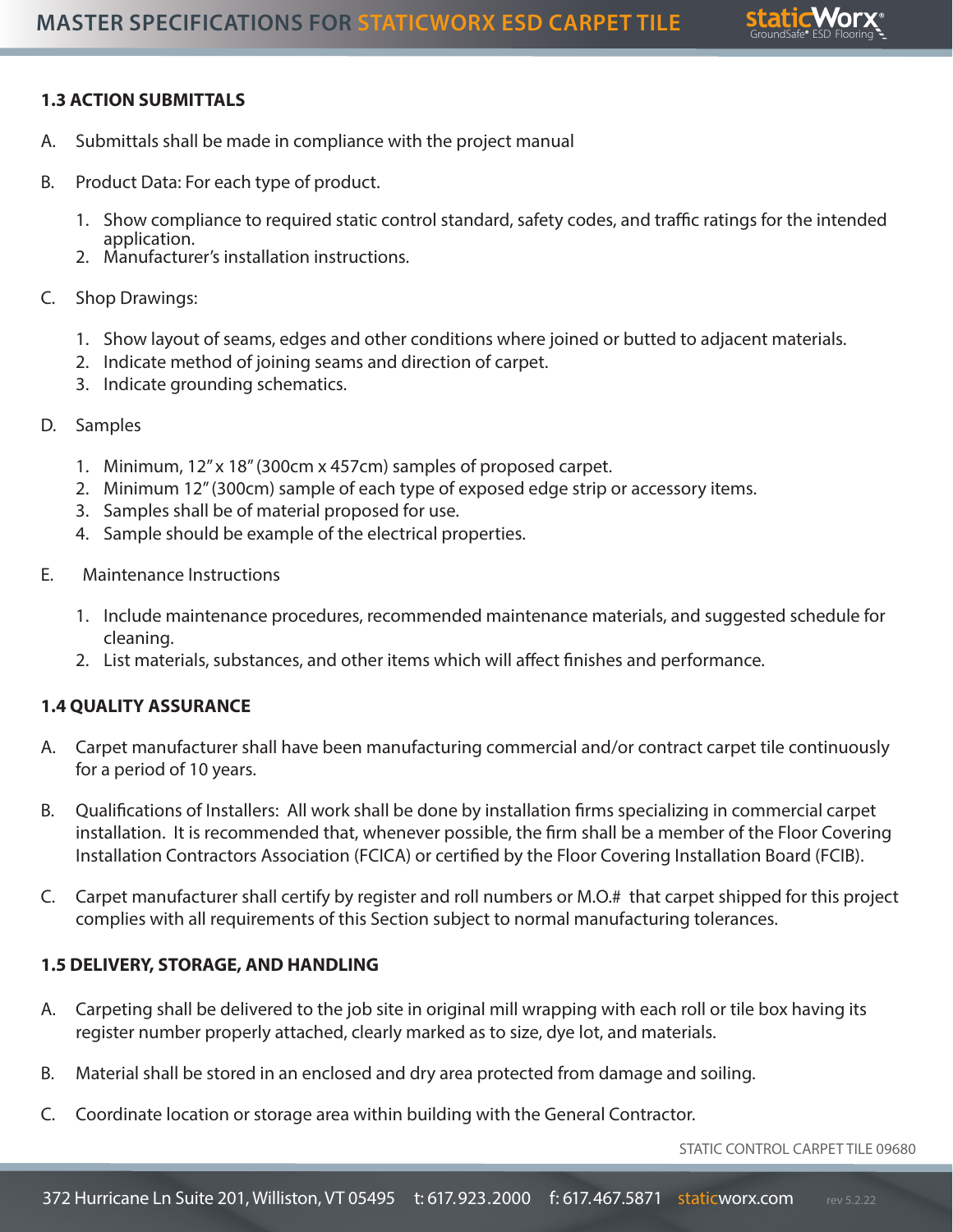

## **1.6 FIELD CONDITIONS**

- A. Floor covering installation contractor shall visit the site and be responsible for all measurements and job conditions.
- B. Sequence carpeting with other work so as to minimize possibility of damage and soiling of carpet during remainder of construction period.
- C. Do not begin carpet installation until painting and finishing work are complete and ceilings and overhead work have been tested, approved, and completed.
- D. Maintain room temperature at 65°F (18°C) minimum for at least 48 hours prior to installation and relative humidity at 65% maximum.
- E. After installation, continue to fresh-air ventilate for 48 to 72 hours at normal room temperatures by operating the ventilation fan system at full capacity and by opening windows and doors, if possible.

### **1.7 WARRANTY**

- A. Manufacturer's Warranty: Carpet shall carry a 15 year Manufacturer's Warranty. See written warranty document for details.
- B. Floor Covering Installation Contractor's Warranty: Submit a certificate guaranteeing the installation to be free of defects in workmanship for a period of one year. The certificate shall include the following statement: Installer shall, at his own expense and upon written notice from the Owner or his representative, promptly correct/replace any and all improper work and material that may become apparent within [one] year after the date of final completion.

### **PART 2 - PRODUCTS**

### **2.1 MANUFACTURERS**

- A. Staticworx, Inc., 372 Hurricane Ln Suite 201, Williston, VT 05495. 1 (617) 923-2000
- B. Substitutions: Must be approved by the [Owner] [Architect] [ Interior Designer] prior to bid date

### **2.2 PERFORMANCE REQUIREMENTS**

- A. Carpet tile shall be first quality of American manufacture and all yarn shall be of domestic origin.
- B. Carpet shall be manufactured by Staticworx, Inc.
- C. Style Name ShadowFX SDC "Vermont Slate Collection" Static Dissipative Carpet Tile
- D. Color TBD
- E. Static Control Fiber: Continuous Static Dissipative Staticworx® 44 denier helix fiber.
- F. Yarn System Post-consumer content Type 6,6 branded nylon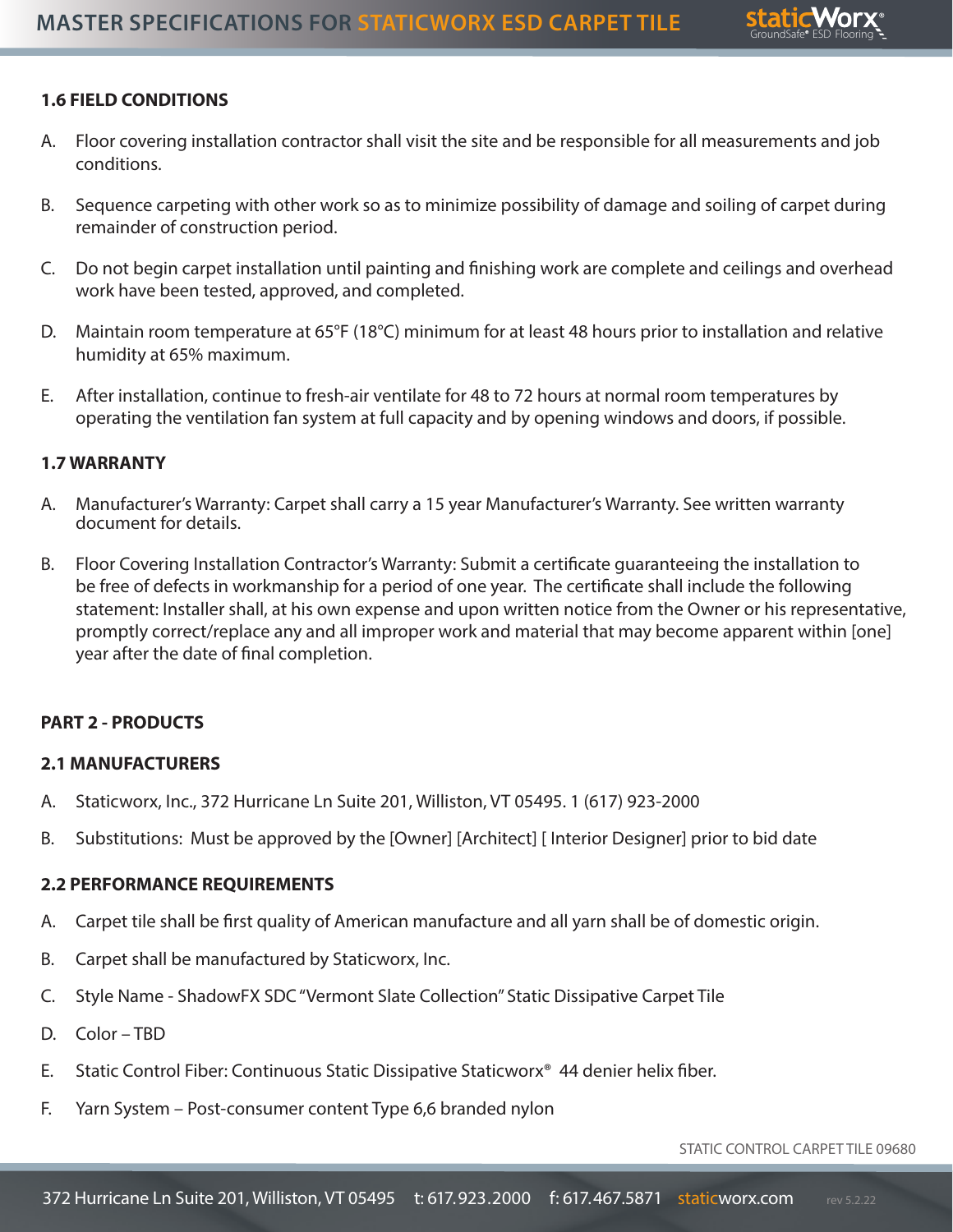

- G. Yarn Manufacturer Universal
- H. Recycled Content
	- 1. Post-industrial range: 57%
	- 2. Post-consumer: 2%
	- 3. Total recycled content: 59%
- I. Yarn Construction Tufted textured loop
- J. Dye Method 100% Solution Dyed
- K. Dye Lots Mergeable
- L. Manufacturing Process Tufted
- M. Gauge  $-1/12$  in
- N. Tufted Stitches Per Inch 9.0/in
- O. Tufted Pile Height 0.13 in
- P. Tufted Yarn Weight 17 oz/yd<sup>2</sup>
- Q. Pile Thickness 0.071 in
- R. Pile Density 8,620 oz/yd<sup>3</sup>
- S. Fiber Modification Ratio 1.7 to 1.9
- T. Tile Size: 50cm x 50cm (19.69in x 19.69in)
- U. Radiant Panel Class 1 (ASTM E 648) passes
- V. Smoke Density  $< 450$  (ASTM E 662)
- W. Flammability Passes Methenamine Pill Test (DOC-FF1-70)
- X. Lightfastness  $\geq 4.0 \oslash 60$  AFUs (AATCC 16 E)
- Y. Dimensional Stability AACHEN Din 54318 < .10%
- Z. Traffic Classification Heavy
- AA. Soil Stain Protection Protekt<sup>2®</sup>
- BB. Preservative Protection Intersept®
- CC. Preservative Efficacy
	- 1. (AATCC 174 Parts 2&3) 99% Reduction/No Mold 7 Days
	- 2. (ASTM E-2471) Complete Inhibition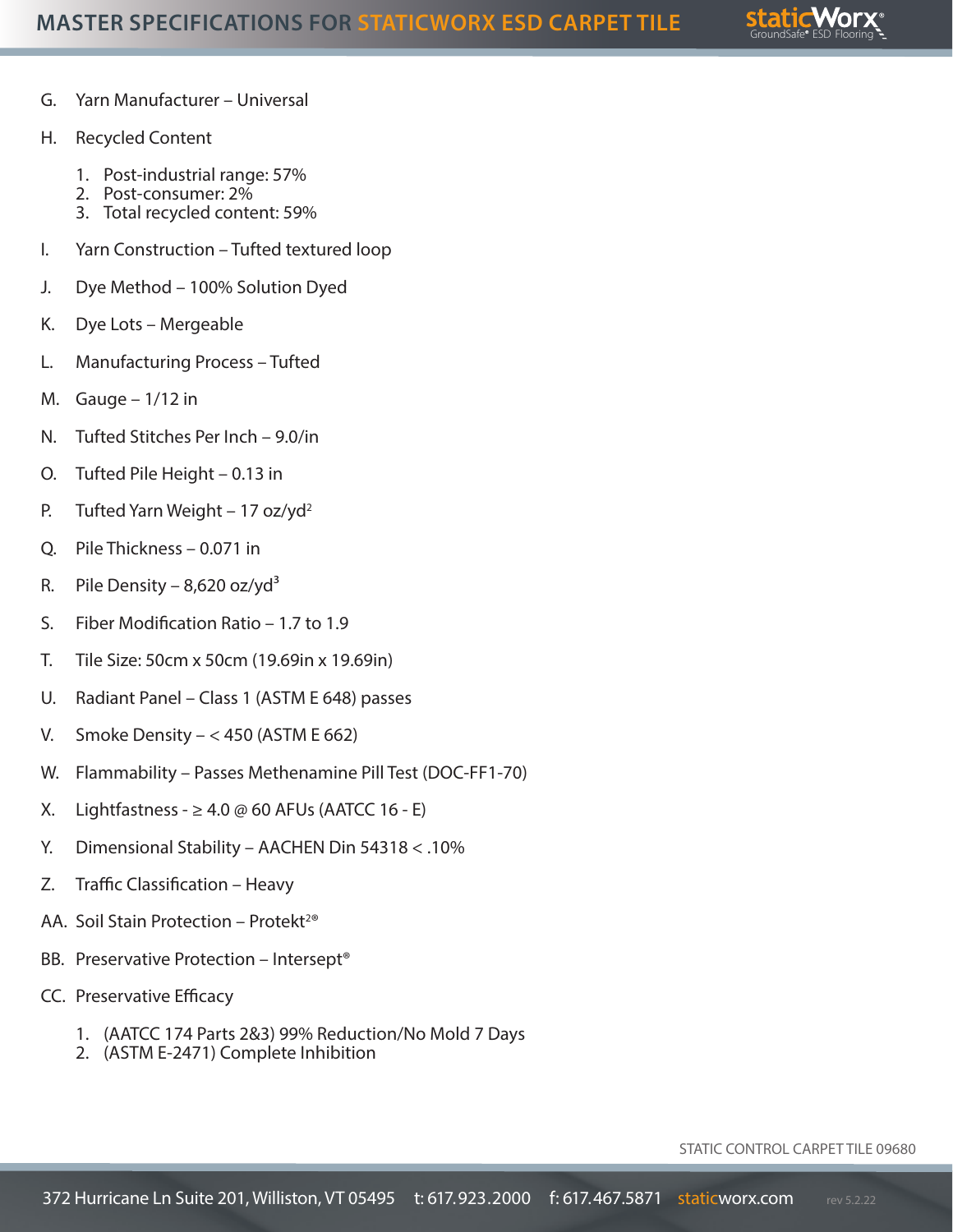

- DD. Electrostatic Propensity < 0.4 kV (AATCC 134-1996)
- EE. Electrical Resistance ANSI/ESD S7.1, RTT, RTG:
	- 1. 1.0 x 106 Ohms Minimum, 1.0 x 109 Ohms Maximum (ANSI/ESD S7.1-2013)
	- 2. ANSI/ESD S20.20-2007:
		- a. ANSI/ESD S97.2 Voltage on a person < 100 volts when tested with approved conductive footwear system.
		- b. ANSI/ESD S97.1 System resistance  $<$  3.5 x 10<sup>7</sup> Ohms
- FF. Grounding: Groundable Path
	- 1. Grounding Connector: 5 mm, 26 gauge Copper strip
	- 2. Grounding Frequency 1 ground connector per 1,000 square feet and minimum of 1 per room
- GG. Adhesive Groundtack™ conductive, releasable adhesive for carpet tile  $\left\langle \right.$ <1.0x10<sup>6</sup> Ohms Rtt)
- HH. Glue-free Installation Use GroundBridge™ underlayment with Interface TacTiles®
- II. Crockfastness: AATCC Test Method 165 Minimum stain rating on International Grey Scale of not less than 5 wet and dry.
- JJ. Atmospheric Fading AATCC Test Method 129 Ozone/AATCC Test Method 23, Burned Gas shall not be less than 3 on International Grey. Scale after two cycles on each test.

#### **2.3 ACCESSORIES**

- A. Subfloor Underlayment: Base Portland cement powder, mixed with liquid latex recommended by the carpet manufacturer. **Adhesives and cements not approved by the carpet manufacturer will void carpet warranties.**
- B. Installation Floor Adhesive:
	- 1. Staticworx, Inc. GroundTack Low VOC releasable adhesive with Thunderon conductive fibers
	- 2. Staticworx GroundBridge™ conductive underlayment and Interface TacTiles™
- C. Edge strips: As selected by owner, architect, and/or interior designer
- D. Stair Nosing: As selected by owner, architect, and/or interior designer
- E. Resilient Base: Provide [rubber base] [vinyl base] [wood base (shoe mold)] with smooth finish, matching end stops and preformed outside corner units. Unless otherwise shown, provide 4" high base with [top set cove] [carpet] profile.

#### **2.4 SOURCE QUALITY CONTROL**

A. Manufacturer shall be from an integrated mill (in-house fiber and/or yarn manufacturing, tufting, dyeing and finishing) with a formal Quality Improvement Process or equivalent quality initiative (Juran, Deming, ISO 9000, SIX SIGMA) in operation. Manufacturer shall provide verification when requested.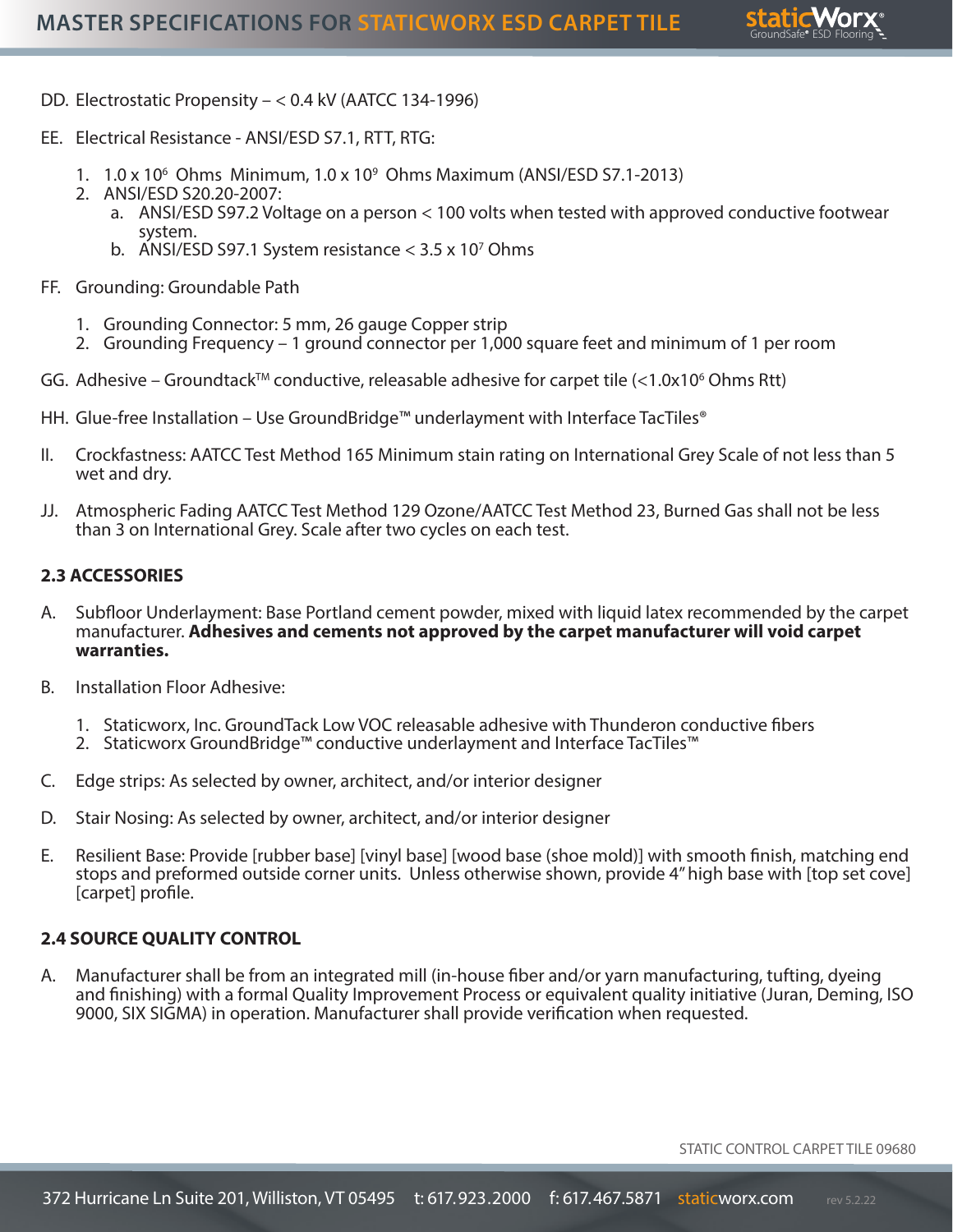

#### B. Testing

- 1. Upon request, carpet supplier shall furnish test results by a certified testing laboratory made for each of the performance criteria listed herein.
- 2. [Owner] [Architect] [Interior Designer] at his option, may request additional tests from an independent test lab at his own expense on any portion of furnished fabric for conformance with his criteria.
- C. Tests, if ordered, shall be at the expense of the owner if material is in compliance with this section. If material is not in compliance with this section, the carpet supplier shall bear testing costs.

#### **PART 3 - EXECUTION**

#### **3.1 EXAMINATION**

- A. Report to the [General Contractor] [Architect] [Owner] [Interior Designer], in writing, any imperfections, unacceptable conditions and/or corrections required to be made before commencing work of this section.
- B. Beginning installation of any given area means acceptance of all surfaces and conditions affecting the work of this area by the floor covering installation contractor.
- C. Where primers/sealers are used, their compatibility with adhesive shall be verified prior to starting work.

#### **3.2 PREPARATION**

- A. It shall be the responsibility of the [General Contractor] [Owner] to present the floors in a condition to receive the carpet.
- B. Surface to receive carpet must be free of dirt, solvents, oil, grease, paint, plaster, moisture, and other substances detrimental to proper performance of adhesive and carpet.
- C. Concrete Surfaces
	- 1. The [General Contractor] [Owner] must submit to the floor covering installation contractor prior to installation a written report on the moisture and alkalinity condition of the concrete slab. Results of ASTM F1869 - 04 Anhydrous Calcium Chloride test should be < 5 pounds per 1,000ft² / 24 hours and results of ASTM F 2170 should be below 75% RH.
	- 2. Check to ensure there is no dusting. A primer may be needed to prevent dusting.
- D. Existing vinyl composition tile, wood, terrazzo other acceptable securely bonded floor coverings must be clean and free of all waxes, finishes, sealers, or other contaminants.

#### **3.3 INSTALLATION**

- A. Carpet shall be installed in strict accordance with manufacturer's written instructions and recommendations (Staticworx, Inc. Installation Guidelines); maintain uniformity of direction and lay of pile.
- B. Apply floor adhesive uniformly to substrate in accordance with manufacturer's instructions. Butt carpet tile edges firmly together to form seams without gaps. Remove adhesive promptly from face of carpet.
- C. Where carpet meets dissimilar floor surface, proper edge molding shall be used.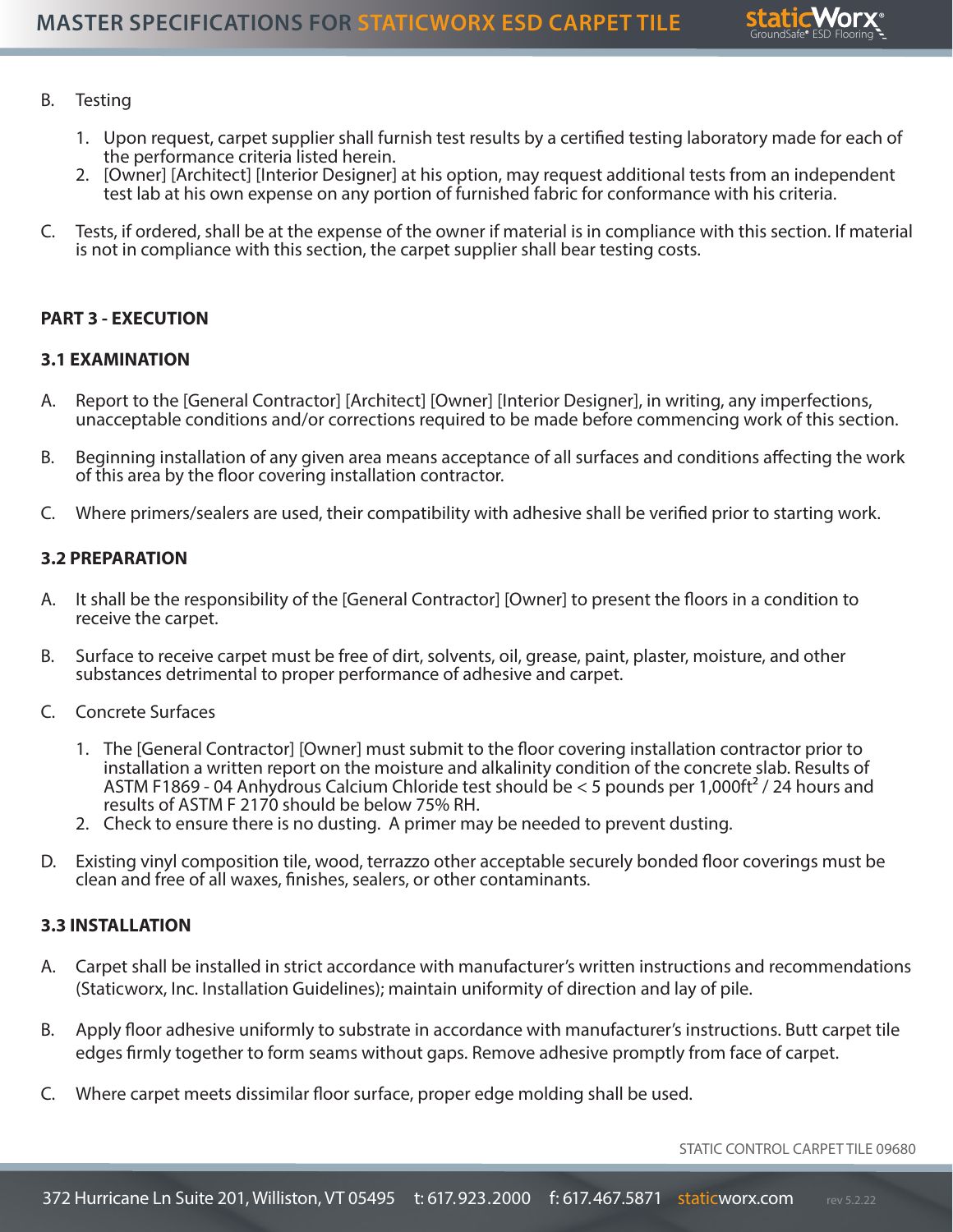

- D. Install edge moldings where carpet edge is exposed and at transitions to other floor coverings. Edge moldings shall be securely anchored to substrate.
- E. Apply base at all adhered carpet installations, to walls, columns, pilasters, casework, and other permanent fixtures in rooms or areas where base is required.
	- 1. Install base in lengths as long as practical, with preformed corner units.
	- 2. Tightly bond base to backing throughout length of each piece, with continuous contact at horizontal and vertical surfaces.
	- 3. On masonry surfaces, of other similar irregular surfaces, fill voids along top edge of wall base with base manufacturer's recommended adhesive filler material.
- F. Grounding copper grounding strips be placed approximately 25' to 40' apart throughout the installation or accessible to all I-beams or other designated building or electrical ground. The copper strip shall be installed at least every 1,000 square feet or 1 ground strip per room minimum.
- G. Stairs
	- 1. Install stair nosing full width of tread, in one continuous piece.
	- 2. Adhere over center surface and fit accurately and securely.
	- 3. Adhere carpet tight to treads and risers. Confirm that stair nosings to receive carpet have a minimum radius of ¾".
	- 4. Butt carpet on treads and risers tight to nosing.

#### **3.4 RESTORATION**

- A. Any damage done to point, walls, woodwork, floors, and/or similar finishes as a result of this work, shall be the responsibility of the carpet contractor.
- B. Required repairs shall be made by the proper trade contracted on the work of this project that shall make the necessary repairs and shall be paid by the carpet subcontractor for the repair work.

#### **3.5 CLEANING/CARE**

- A. Upon completion of the installation, remove all waste materials, tools and equipment.
- B. Using commercial vacuums, thoroughly vacuum the entire floor surface to the [Owner's][Architect's] [Interior Designer's] satisfaction.
- C. Remove spots or replace carpet where spots cannot be removed.
- D. Remove debris, sorting pieces to be saved from scraps to be disposed of.
	- 1. Usable pieces of carpet are to be returned to their original packaging and left on the job site and placed in an orderly manner in such areas as designed by the [Owner] [Architect][Interior Designer].
	- 2. Dispose of smaller pieces as construction waste in accordace with local, state, and federal regulations.
- E. Provide protection methods and materials needed to ensure that carpeting will be without deterioration or damage at time of substantial completion.